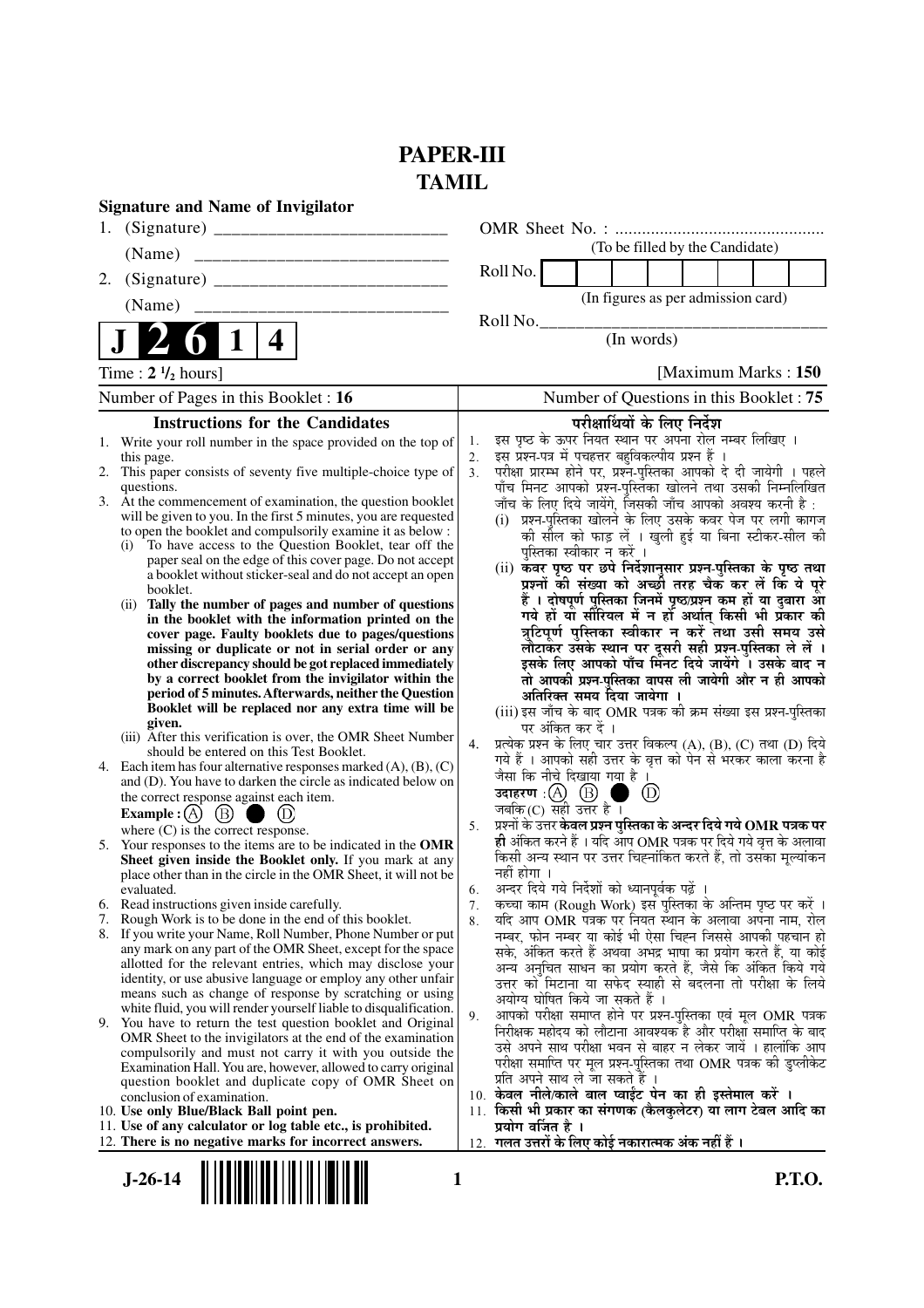# TAMIL<br>தமிழ்<br>Paper-III<br>தாள் - III

| Note: |                                              | This paper contains seventy five $(75)$ objective type questions of two $(2)$ marks<br>each. All questions are compulsory. |                  |                                  |               |
|-------|----------------------------------------------|----------------------------------------------------------------------------------------------------------------------------|------------------|----------------------------------|---------------|
|       | குறிப்பு :                                   | இவ்வினாத்தாள் எழுபத்தைந்து                                                                                                 |                  |                                  | (75) விடைதெரி |
|       |                                              | வினாக்களைக் கொண்டது. ஒவ்வொரு வினாவிற்கும்                                                                                  |                  |                                  |               |
|       |                                              | இரண்டு (2) மதிப்பெண்கள் உண்டு. அனைத்து                                                                                     |                  |                                  |               |
|       |                                              | வினாக்களுக்கும் விடை தருக.                                                                                                 |                  |                                  |               |
|       |                                              |                                                                                                                            |                  |                                  |               |
| 1.    |                                              | முதல் நா அண்ணம் பொருந்தப் பிறப்பன-                                                                                         |                  |                                  |               |
|       | $(A)$ $\mathcal{F}$ , $\mathcal{F}$          |                                                                                                                            |                  | $(B)$ $\sigma$ , $\sigma$        |               |
|       |                                              | $(C)$ $\Box$ , $\omega$                                                                                                    |                  | (D) $\mathfrak{G}, \mathfrak{L}$ |               |
| 2.    |                                              | மரப்பெயர்க் கிளவிக்குச் சாரியை -                                                                                           |                  |                                  |               |
|       | $(A)$ அன்                                    |                                                                                                                            |                  | $(B)$ ஆன்                        |               |
|       | $(C)$ $\mathscr{A}$ $\mathring{\mathscr{D}}$ |                                                                                                                            |                  | $(D)$ இன்                        |               |
|       |                                              |                                                                                                                            |                  |                                  |               |
| 3.    |                                              | பத்துப்பாட்டுள் பாடப்பெற்றோருள் ஒருவன்-                                                                                    |                  |                                  |               |
|       |                                              | $(A)$ காமவேள்                                                                                                              |                  | $(B)$ குமரவேள்                   |               |
|       |                                              | (C) திருமால்                                                                                                               |                  | (D) சிவபெருமான்                  |               |
| 4.    |                                              | அகநானூற்றைத் தொகுப்பித்தோன்-                                                                                               |                  |                                  |               |
|       |                                              | (A) பூரிக்கோ                                                                                                               |                  |                                  |               |
|       |                                              | (B) உப்பூரிக்கிழார்                                                                                                        |                  |                                  |               |
|       |                                              | (C) உக்கிரப் பெருவழுதி                                                                                                     |                  |                                  |               |
|       |                                              | (D)  யானைக்கட் சேய் மாந்தரஞ் சேரல் இரும்பொறை                                                                               |                  |                                  |               |
|       |                                              |                                                                                                                            |                  |                                  |               |
| 5.    |                                              | "எல்லாப் பொருளும் இதன்பால் உள" என்று திருக்குறளின்<br>பெருமையை பேசியவர் -                                                  |                  |                                  |               |
|       |                                              | $(A)$ ஒளவையார்                                                                                                             |                  | (B) தமிழ்நாகனார்                 |               |
|       |                                              | (C) கபிலர்                                                                                                                 |                  | (D) மாங்குடி மருதனார்            |               |
|       |                                              |                                                                                                                            |                  |                                  |               |
| 6.    |                                              | நாலடியாரை ஆங்கிலத்தில் மொழிபெயர்த்தவர்                                                                                     |                  |                                  |               |
|       | (A)                                          | எல்லீசு                                                                                                                    | (B)              | வாஸரஸ்                           |               |
|       | (C)                                          | பெஸ்கி                                                                                                                     | (D)              | போப்                             |               |
| 7.    |                                              | குணவாயில் கோட்டம் என்பது                                                                                                   |                  |                                  |               |
|       |                                              | (A) புத்தர் கோயில்                                                                                                         | (B)              | அருகன் கோயில்                    |               |
|       |                                              | (C) திருமால் கோயில்                                                                                                        | (D)              | சிவன் கோயில்                     |               |
|       |                                              |                                                                                                                            |                  |                                  |               |
| 8.    |                                              | சொல்லணிகளுள் ஒன்று -                                                                                                       |                  |                                  |               |
|       | (A)                                          | ஏகபாதம்                                                                                                                    | (B)              | ஐயவணி                            |               |
|       |                                              | (C) விபரீத அணி                                                                                                             | (D)              | உருவகவணி                         |               |
|       | Paper-III                                    |                                                                                                                            | $\boldsymbol{2}$ |                                  | $J-26-14$     |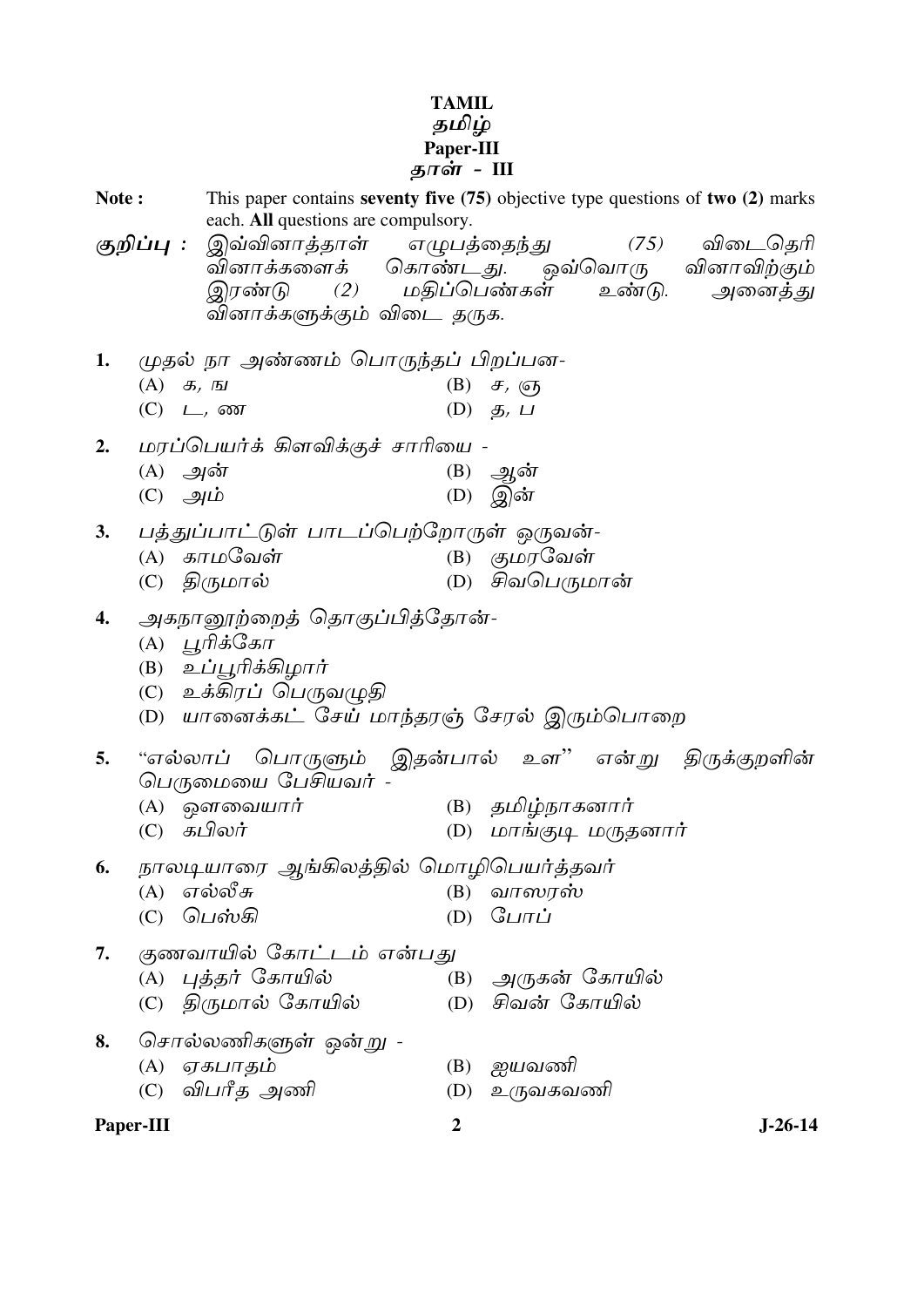| 9.        | திருக்கோவையாரின் யாப்பு-                                              |                                            |         |                                                                                                                                 |                        |     |                |           |
|-----------|-----------------------------------------------------------------------|--------------------------------------------|---------|---------------------------------------------------------------------------------------------------------------------------------|------------------------|-----|----------------|-----------|
|           | $(A)$ அகவற்பா                                                         |                                            | (B)     | வெண்பா                                                                                                                          |                        |     |                |           |
|           | (C) விருத்தம்                                                         |                                            |         |                                                                                                                                 | (D) கட்டளைக் கலித்துறை |     |                |           |
| 10.       | 'சொற்கள்' எனும் சொல்லில் இடம் பெற்றுள்ள உருபன்களின்<br>எண்ணிக்கை-     |                                            |         |                                                                                                                                 |                        |     |                |           |
|           | $(A)$ 1                                                               | (B) 2                                      | $(C)$ 3 |                                                                                                                                 |                        | (D) | $\overline{4}$ |           |
| 11.       | பக்திசாரன் என்று அழைக்கப்பட்டவர்                                      |                                            |         |                                                                                                                                 |                        |     |                |           |
|           | (A) திருப்பாணாழ்வார்      (B) மதுரகவியாழ்வார்                         |                                            |         |                                                                                                                                 |                        |     |                |           |
|           | (C) திருமழிசையாழ்வார்       (D) திருமங்கையாழ்வார்                     |                                            |         |                                                                                                                                 |                        |     |                |           |
| 12.       | 'நரி விருத்தம்' நூலின் மையப் பொருண்மை-                                |                                            |         |                                                                                                                                 |                        |     |                |           |
|           | (A) நிலையாமை                                                          |                                            |         | $(B)$ துறவு                                                                                                                     |                        |     |                |           |
|           | (C) அன்புடைமை                                                         |                                            |         |                                                                                                                                 | (D) கொல்லாமை           |     |                |           |
| 13.       | தொம்பர் நிகழ்த்தும் கூத்து-                                           |                                            |         |                                                                                                                                 |                        |     |                |           |
|           | (A) பாவைக்கூத்து                                                      |                                            |         |                                                                                                                                 | (B) கணியான் கூத்து     |     |                |           |
|           | (C) கழைக்கூத்து                                                       |                                            |         |                                                                                                                                 | (D) தெருக்கூத்து       |     |                |           |
| 14.       | இந்திய அரசாங்கச் செய்திகளைக் கொண்ட அரசிதழ் வெளிவரக்<br>காரணமான அரசன்- |                                            |         |                                                                                                                                 |                        |     |                |           |
|           | (A) ஷாஜஹான்                                                           |                                            |         |                                                                                                                                 | (B) ஔரங்கசீப்          |     |                |           |
|           | $(C)$ ஜகாங்கீர்                                                       |                                            |         | (D) அக்பர்                                                                                                                      |                        |     |                |           |
| 15.       | திருவாதிரை நிகழும் திங்கள்-                                           |                                            |         |                                                                                                                                 |                        |     |                |           |
|           | (A) மார்கழி                                                           |                                            |         | (B) $4\n  4\n  4\n  4\n  4\n  4\n  4\n  4\n  4\n  4\n  4\n  4\n  4\n  4\n  4\n  4\n  4\n  4\n  4\n  4\n  4\n  4\n  4\n  4\n  4$ |                        |     |                |           |
|           | ஐப்பசி<br>(C)                                                         |                                            |         |                                                                                                                                 | (D) கார்த்திகை         |     |                |           |
| 16.       | தொல்காப்பியர் கூறும் நொடியொடு புணர்ந்த பிசி-                          |                                            |         |                                                                                                                                 |                        |     |                |           |
|           | விடுகதை<br>(I)                                                        |                                            |         |                                                                                                                                 |                        |     |                |           |
|           | $(\Pi)$                                                               | பெருங்கதையில் குறிப்பு உள்ளது              |         |                                                                                                                                 |                        |     |                |           |
|           | (III) சிலப்பதிகாரத்தில் குறிப்பு உள்ளது                               |                                            |         |                                                                                                                                 |                        |     |                |           |
|           | (IV) புதிர் என்றும் வெடி என்றும் கூறப்படும்<br>இவற்றுள்               |                                            |         |                                                                                                                                 |                        |     |                |           |
|           | (A) I, II, III $\#$ $\pi$                                             |                                            |         |                                                                                                                                 | (B) அனைத்தும் சரி      |     |                |           |
|           | (C) அனைத்தும் சரியல்ல                                                 |                                            |         | (D) I, II, IV $\mathcal{F}\eta$                                                                                                 |                        |     |                |           |
| 17.       | குலாம் காதிறு நாவலர்                                                  |                                            |         |                                                                                                                                 |                        |     |                |           |
|           | (I)<br>பயின்றவர்                                                      | மகா வித்வான் மீனாட்சி சுந்தரம் பிள்ளையிடம் |         |                                                                                                                                 |                        |     |                | தமிழ்     |
|           | பாண்டித் துரைத் தேவருக்கு நண்பர்<br>(II)                              |                                            |         |                                                                                                                                 |                        |     |                |           |
|           | (III) புலவராற்றுப்படை இயற்றியவர்                                      |                                            |         |                                                                                                                                 |                        |     |                |           |
|           | (IV) ஞானமணிமாலை இயற்றியவர்                                            |                                            |         |                                                                                                                                 |                        |     |                |           |
|           | இவற்றுள்                                                              |                                            |         |                                                                                                                                 |                        |     |                |           |
|           | (A) I, II, III $\mathcal{F}\hat{\pi}$                                 |                                            |         |                                                                                                                                 | (B) அனைத்தும் சரி      |     |                |           |
|           | (C) I, III, IV $\mathcal{F}\eta$                                      |                                            |         |                                                                                                                                 | (D) அனைத்தும் சரியல்ல  |     |                |           |
| $J-26-14$ |                                                                       |                                            | 3       |                                                                                                                                 |                        |     |                | Paper-III |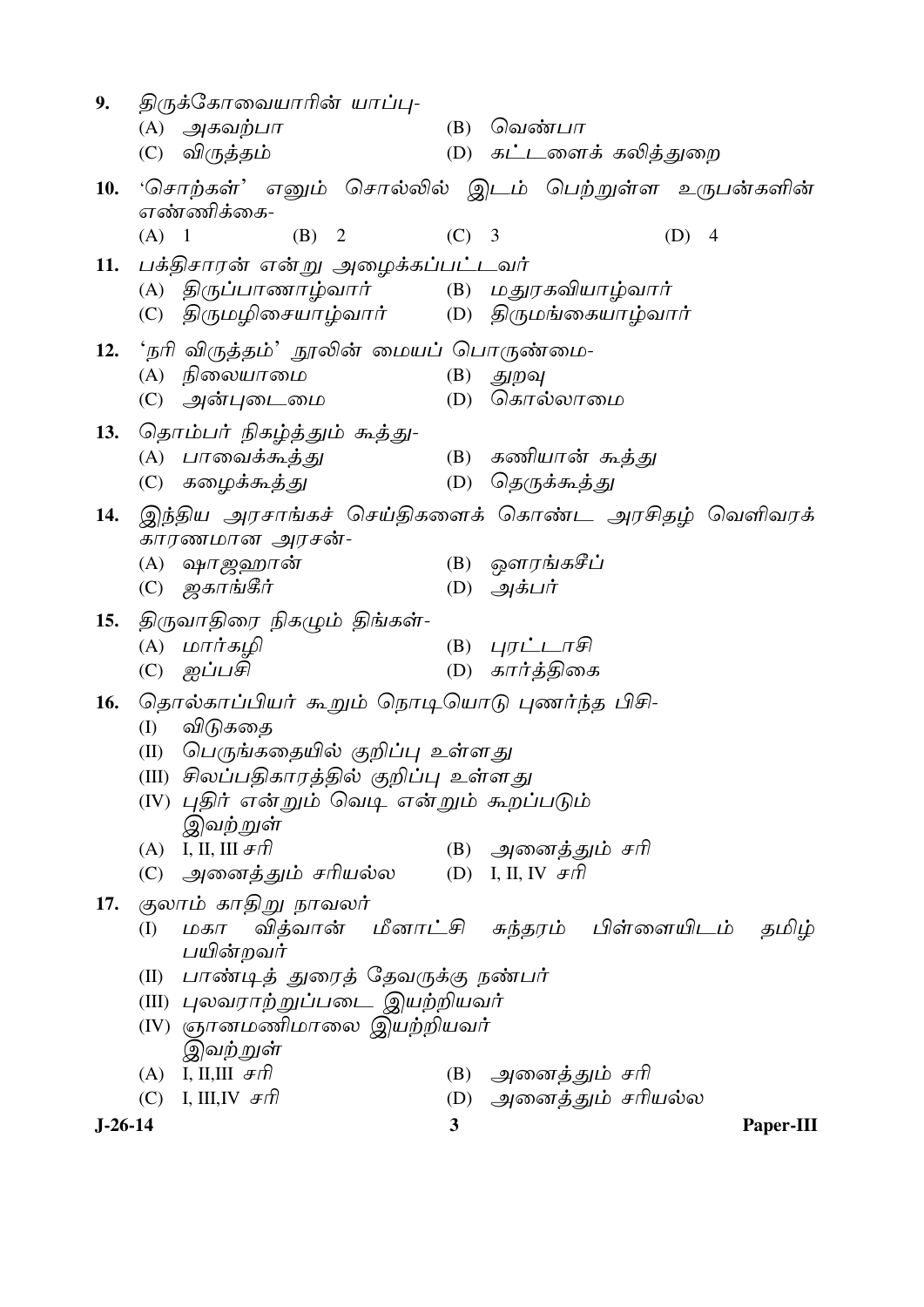18. ஹென்ரிக் பாதிரியார்

- (I) போர்த்துக்கீசியர்
- (II) தம்பிரான் வணக்கம் எழுதியவர்
- (III) புரோட்டஸ்டண்ட் கிறித்தவர்
- (IV) கிரீசித்தியானி வணக்கம் எழுதியவர் இவற்றுள்
- (B) அனைத்தும் சரியல்ல (A) அனைத்தும் சரி
- (C) I,II, IV  $\mathcal{F}\eta$ (D) I, III, IV  $F\hat{\pi}$
- 19. இந்திய மொழிக் குடும்பங்கள்
	- இந்தோ-ஆரிய மொழிக்குடும்பம் (I)
	- (II) பிரஞ்சு-இந்தோ மொழிக்குடும்பம்
	- (III) திராவிட மொழிக்குடும்பம்
	- (IV) ஆசிய-ஆஸ்திரிக் மொழிக்குடும்பம் இவற்றுள்
	- (A) அனைத்தும் சரி (B) I, III, IV  $F\hat{\pi}$
	- (C) அனைத்தும் சரியல்ல (D) I,II, III  $\mathcal{F}\hat{\pi}$
- 20. ஒட்டக்கூத்தர் எழுதிய நூற்கள் -
	- (I) இராஜராஜ சோழன் உலா
	- (II) தக்கயாகப் பரணி
	- (III) திருக்கயிலாய ஞானஉலா
	- (IV) குலோத்துங்கச் சோழனுலா இவற்றுள்
	- (A) I.III.IV  $\mathcal{F}\hat{\mathcal{F}}$ (B) அனைத்தும் சரி
	- (C) அனைத்தும் சரியல்ல (D) I,II, IV  $\mathcal{F}\mathcal{F}$

#### கல்கி என்பவர் 21.

- தேசபக்தி நாவல்களை எழுதினார் (I)
- (II) இதழ் ஒன்*று* தொடங்கினார்
- (III) இராசராசன் விருது பெற்றார்
- (IV) வரலாற்று நாவல்கள் எழுதினார் இவ<u>ற் ற</u>ுள்
- (B) I, II, IV  $\mathcal{F}\hat{\pi}$ (A) I,II,III  $\mathcal{F}\hat{\mathcal{n}}$
- (C) I, IV, III  $Ff$ (D) அனைத்தும் சரி

#### $22.$ கண்ணகிக்கு

- (I) வழித்துணையாக மதுரைக்கு வந்தவள் கவுந்தியடிகள்
- (II) அடைக்கலம் தந்தவள் மாதிரி
- (III) சிலை எடுத்தவன் கயவாகு மன்னன்
- (IV) ஏவல் செய்த தெய்வம் மதுராபுரி

இவற்றுள்

| (A) I, II, IV $F\bar{f}$         | (B) அனைத்தும் சரி       |
|----------------------------------|-------------------------|
| (C) I, II, III $\mathcal{F}\eta$ | (D)   அனைத்தும் சரியல்ல |

 $\overline{\mathbf{4}}$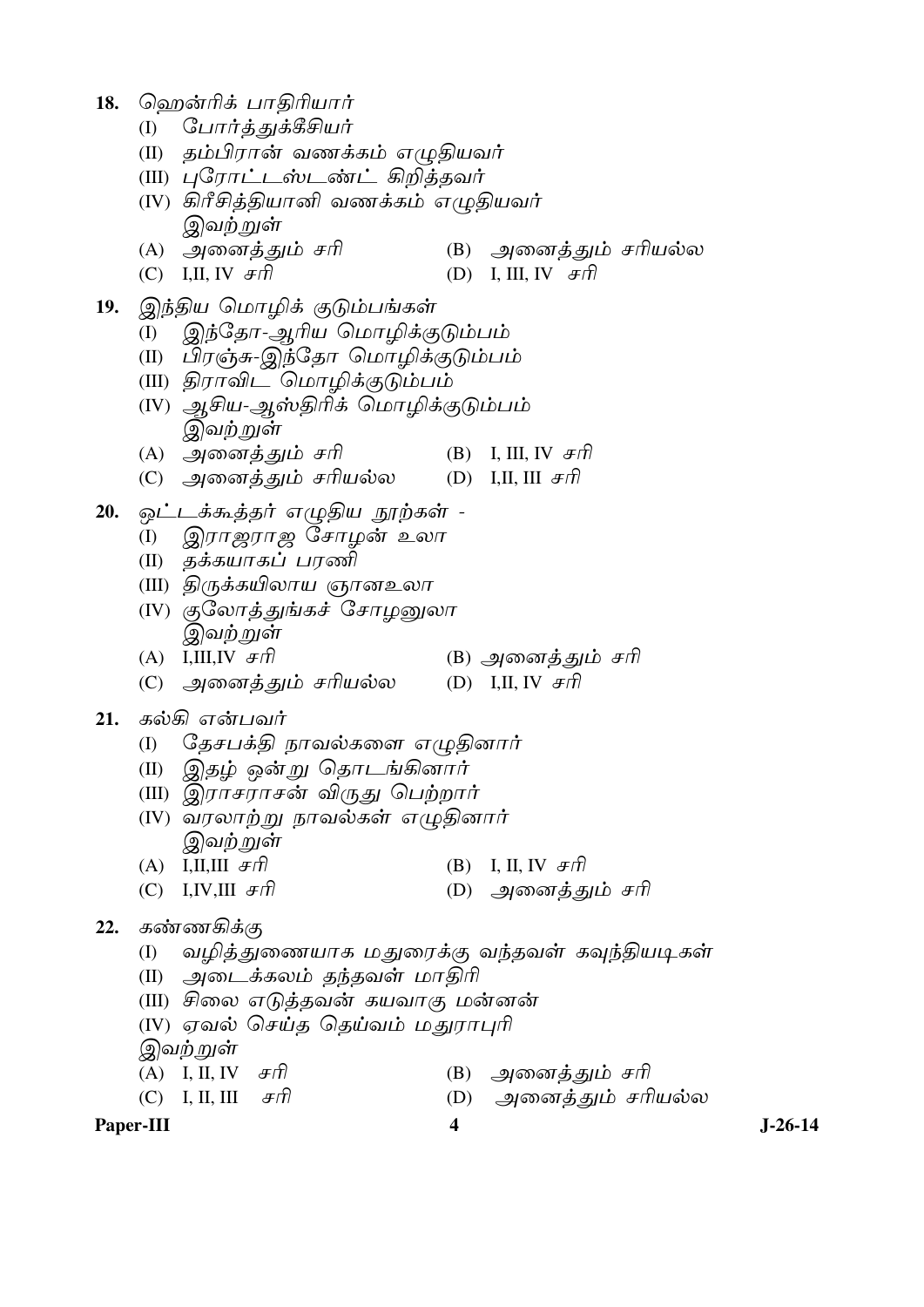23. குண்டலகேசி (I) சமண சமயக் காப்பியம் (II) நீலகேசிக்கு எதிர் நூல் (III) நாதகுப்தனார் இயற்றியது (IV) ஐம்பெருங்காப்பியங்களில் ஒன்று இவற்றுள் (A) அனைத்தும் சரி (B) அனைத்தும் சரியல்ல (C) I, II, III  $\mathcal{F}\hat{\pi}$ (D) II, III, IV  $F\bar{f}$ 24. சோழர் காலச் சிற்பக் கலையைக் காட்டும் கோயில்கள் (I) கங்கை கொண்ட சோழீச்சுரம் (II) தாராசுரம் ஐராவதேசுவர் கோயில் (III) காஞ்சி கைலாசநாதர் கோயில் (IV) திரிபுவனம் திரிபுவனேசுவரர் கோயில் இவ<u>ற் ற</u>ுள் (A) I, II, III  $\mathcal{F}\hat{\Pi}$ (B) அனைத்தும் சரியல்ல (C) I, II, IV  $\mathcal{F}\hat{\Pi}$ (D) அனைத்தும் சரி 25. குதிரை நிலை என்பது (I) குதிரை வீரர்களைப் பாராட்டுவது (II) போற்றி ஆடும் கூ<u>க்க</u>ு (III) தும்பைத் திணையில் ஒரு துறை (IV) சாத்துப்பட்டம் பெறுதல் இவ<u>ற் ற</u>ுள் (A) I,II,III  $F\hat{\pi}$ (B) I, III, IV  $F\bar{f}$ (C) அனைத்தும் சரி (D) அனைத்தும் சரியல்ல 26. உறுதிக்கூற்று: (உ) விரிச்சி கேட்டல் சங்ககால வழக்கம் காரணம்: (கா) முதுமகள் வெறியாட்டு மூலம் குறிகேட்பாள் (A) (உ)  $(\pi \pi)$  இரண்டும் சரி(B) (உ) (கா) இரண்டும் சரியல்ல (கா) சரியன்று (D) (உ) சரியன்று , (கா) சரி  $(C)$   $(2)$   $\mathcal{F}$  $\hat{\Pi}$ 27. உறுதிக்கூற்று: (உ) வச்சிரநந்த் மதுரையில் திராவிட சங்கம் ஒன்றை நி றுவினார் காரணம்: (கா) திராவிடமக்கிளிடையே சமய நல்லிணக்கத்தை உருவாக்கும் குறிக்கோள் உடையவர் அவர் (A) (உ) சரி (கா) சரியன்று(B) (உ) சரியன்று (கா) சரி (C) இரண்டும் சரி (D) இரண்டும் சரியல்ல 28. உறுதிக்கூற்று: (உ) நெடுநெல்வாடையைப் புறப்பாட்டு என்பார் நச்சினாக்கினியர் காரணம்: (கா) 'வேம்புதலை யாத்த நோன்காழ் எஃகம்' எனும் தொடர் பாட்டுடைத் தலைவனைச் சுட்டுகிறது (A) (உ) சரி (கா) சரியன்று (B) (உ) சரியன்று (கா) சரி (C) (உ) (கா) இரண்டும் சரி (D) இரண்டும் சரியல்ல

 $J-26-14$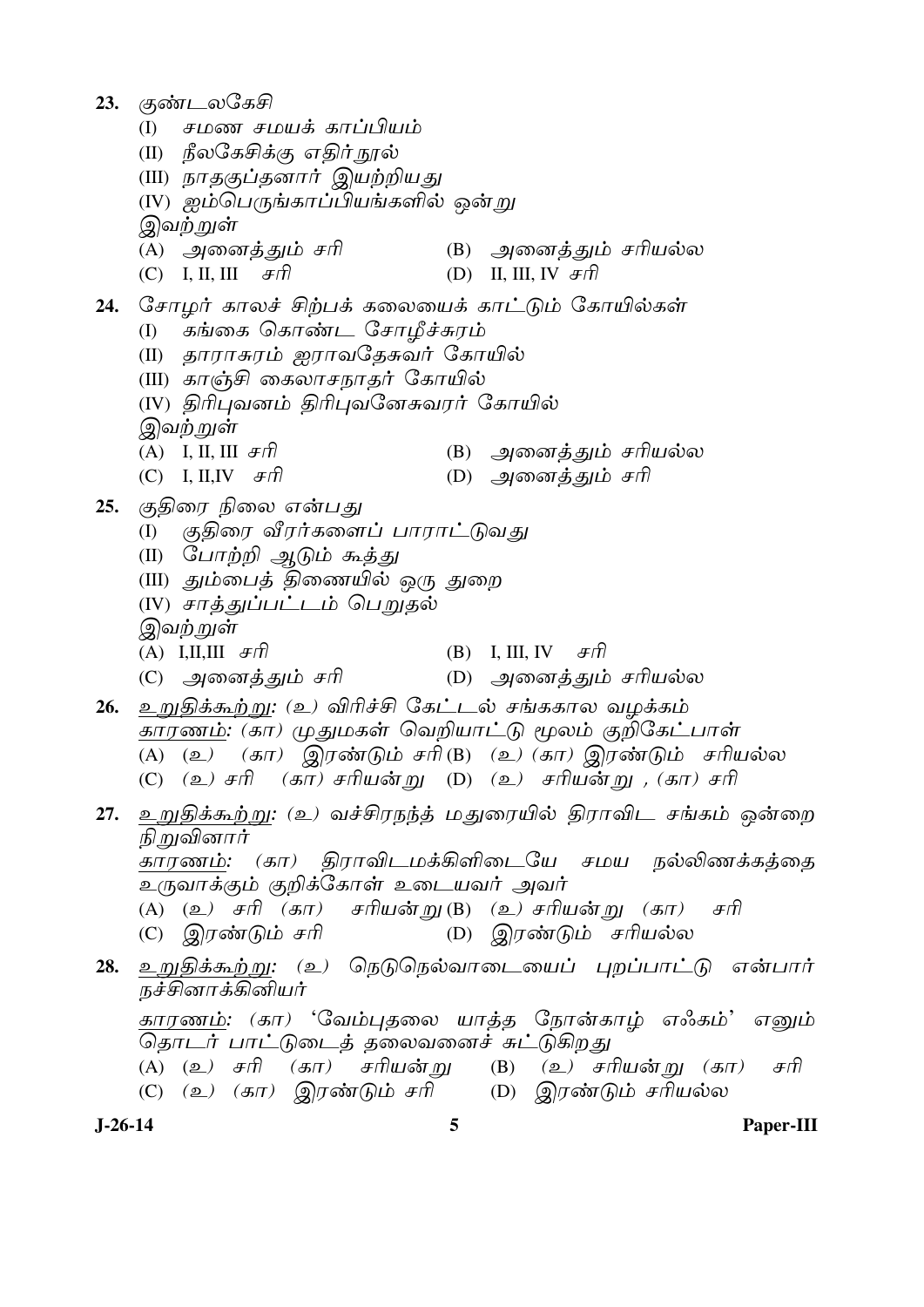- <u>29. உறுதிக்கூற்று: மு) சுந்தர பாண்டியனுக்கும் தென்னாட்டுப்</u> காரணம்: (கா) வீரசோமிய உரையாசிரியர் அம்மன்னனுக்குப் புகழ்மாலைகள் சூட்டியுள்ளார் (A) (உ)(கா) இரண்டும் சரியல்ல (B) (உ) (கா) இரண்டும் சரி (C) (உ) சரி (கா) சரியன்று (D) (உ) சரியன்று , (கா) சரி 30. உறுதிக்கூற்று: (உ) சிவன்கோயில்கள் சில, பாடல் பெற்ற தலங்கள் எனப்படுகின்றன காரணம்: (கா) சமய குரவர் நால்வரும் பதிகம் பாடிய கோயில்கள் அவை (A) (உ*) சரியன் று (கா) சரி* (B)  $\mathcal{Q}/\mathcal{T}$ ண்டும் சரி (C) இரண்டும் சரியல்ல (D)  $(a)$  சரி, (கா) சரியன் று 31. உறுதிக்கூற்று: (உ) சமணர்கள் கொல்லாமைக் கொள்கையைக் கொண்டவர்கள் காரணம்: (கா) கொல்லாமையை உள்ளத்தால் உள்ளுவதும் குற்றம் என்கிறது யசோதர காவியம் (A) (உ) சரி (கா) சரியன்று (B) (உ) சரி (கா) சரி (C) இரண்டும் சரியல்ல (D)  $(2)$  சரியன்று , (கா) சரி 32. உறுதிக்கூற்று: (உ) தென்னிந்தியாவுக்கும் வடஇந்தியாவுக்கும் இடையே கி.மு.3-ஆம் நூற்றாண்டிலேயே மிகப் பெரிய அளவில் *்...*<br>வாணிகம் நடைபெற்று வந்தது தமிழகத்துப் பண்டங்கள் அரபிக்கடல் காரணம்: (கா) வமி <u>வடநாட்டுக்குச் சென்றன</u> (A) (உ) (கா) இரண்டும் சரி (B) (உ) (கா) இரண்டும் சரியல்ல (C) (உ) சரி  $(\overline{s}\pi)$  சரியன்று (D) (உ) சரியன்று , (கா) சரி கூட்டங்கூட்டமாக- $\mathfrak{g}$ ) பண்டு வணிகர்கள் 33. உறுதிக்க<u>ூற்று</u>: சாத<u>் து</u>களாகக் கூடிப் பலவிடங்களுக்கும் பண்டங்களை விற்பனைக்காக எடுத்துச் சென்றனர் காரணம்: (கா) ஆறலைக்கும் கள்வர் அந்நாளில் இருந்தனர்  $\overline{(A)}$  (உ) (கா) இரண்டும் சரி (B) (உ) (கா) இரண்டும் சரியல்ல (C) (உ) சரி (கா) சரியன்று (D) (உ) சரியன்று , (கா) சரி 34. உறுதிக்கூற்று: (உ) கி.மு.1200-க்குப் பின்னே வட இந்தியாவில் ஆரிய நாகரிகம் தோன்றியிருக்க வேண்டும்  $(\mathbf{H})$ காாணம்: வேகங்களின் அமைப்பைக் கொண்டும் புகைபொருள் சான் றுகளைக் கொண்டும் கி.மு. 1100-1000 அங்கு ஆரிய நாகரிகம் தோன்றியிருக்கலாம் காலப்பகுதியில்
	- என்பர் அறிஞர் சிலர் (A) (உ*) சரி (கா) சரியன்* று
- (B)  $(2)$  சரியன்று ; (கா) சரி
- (D) இரண்டும் சரியல்ல (C) இரண்டும் சரி
	-

#### $J-26-14$

Paper-III

6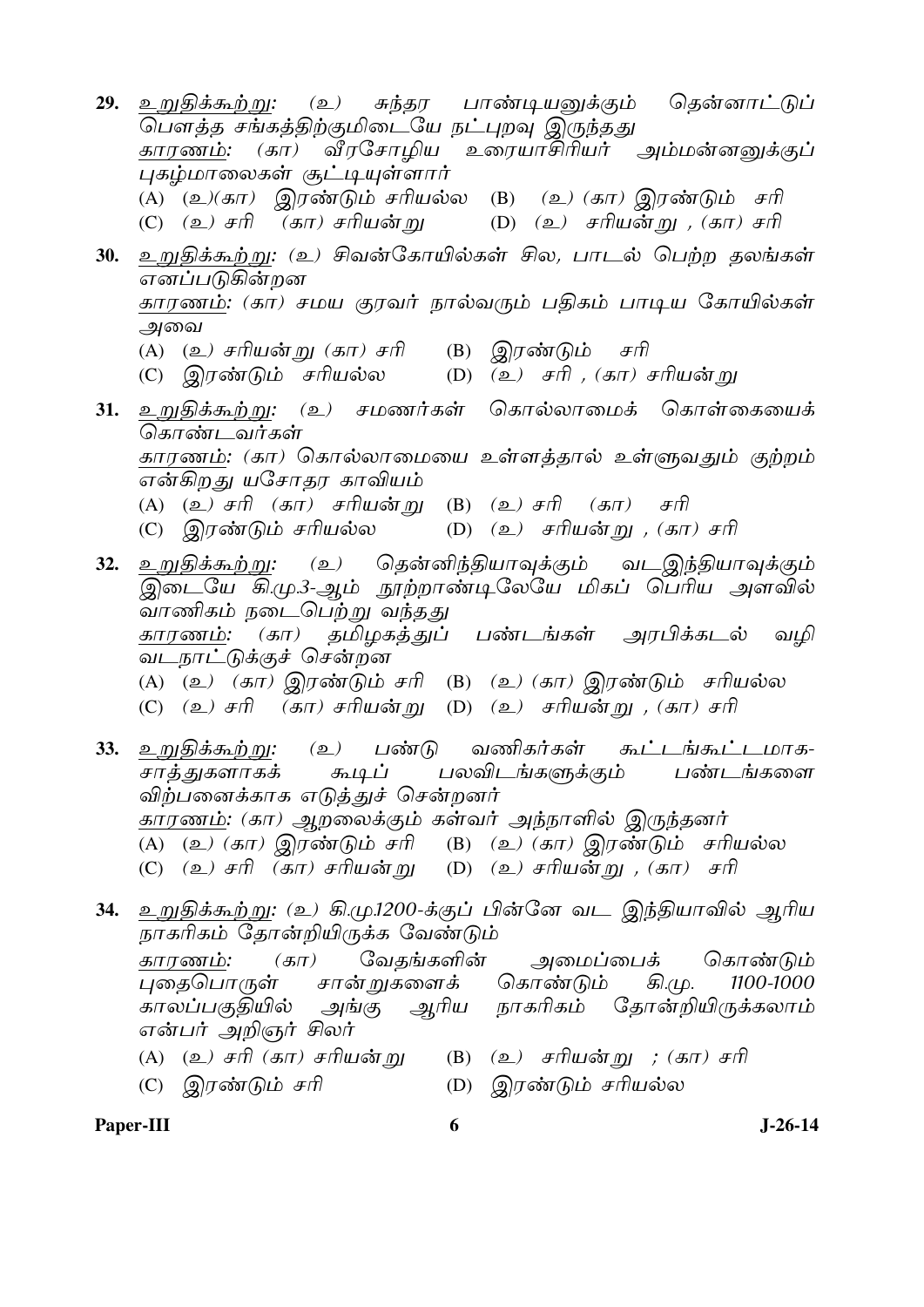- 35. உறுதிக்கூற்று: (உ) வீதிநாடகங்கள் மக்கள் விழிப்புணர்ச்சிக்காகப் படைக்கப்பட்டவை. காரணம்: (கா) இந்நாடகங்கள் அரங்கம், ஒப்பனை, விளக்கு, ஒலியமைப்பு போன்றவை சிறப்பிடம் பெறுவன. (A) (உ*), சரி (கா) சரியன்று* (B) (உ*), சரியன்று (கா) சரி* (D) இரண்டும் சரி (C) இரண்டும் சரியல்ல
- 36. உறுதிக்கூற்று: (உ) கோவை இலக்கியம் அகப்பொருட்கோவை, ஐந்திணைக் கோவை என்றெல்லாம் வழங்கப்படும் <u>காரணம்</u>: (கா) கோவை இலக்கியங்கள் காமவின்பம் ஊட்டும் கைக்கிளை, பெருந்திணைப் பாடல்களின் தொகுதியாகும் (A) (உ), சரியன்று (கா) சரி (B) (உ), சரி (கா) சரியன்று (D) இரண்டும் சரியல்ல (C) இரண்டும் சரி
- 37. உறுதிக்கூற்று: (உ) காப்பியப் பகுப்புக்களுள் ஐம்பெருங் காப்பியங்கள் என்பதும் ஒன்று. காரணம்: (கா) அக்காப்பியங்கள் அளவால் பெரியன (A) (உ), (கா) இரண்டும் சரி (B) இரண்டும் சரியல்ல (C) (உ) சரியன்று ; (கா) சரி (D) (உ) சரி (கா) சரியன்று
- 38. உறுதிக்கூற்று: (உ) சித்தர்களுள் இடைக்காட்டுச்சித்தர் என்று *ஒருவருக்குப் பெயர்* ,<br>காரணம்: (கா) காட்டினிடையே நின்றுகொண்டு பாடியவர் அவர். (A) (உ) சரியன்று (கா) சரி (B) இரண்டும் சரியல்ல (C) (உ) சரி (கா) சரியன்று (D) இரண்டும் சரி
- 39. உறுதிக்கூற்று: (உ) வீரமாமுனிவர் தமது அகராதிக்குச் சதுரகராதி எனப் பெயரிட்டார். <u>காரணம்</u>: (கா) சதுரப் பாட்டுடன் தொகுக்கப்பெற்ற அகராதி அது (A) (உ) சரியன்று (கா) சரி (B) (உ) சரி ; (கா) சரியன்று (D) இரண்டும் சரியல்ல (C) இரண்டும் சரி
- 40. உறுதிக்கூற்று: (உ) தாயுமானவர் சமய சமரச நெறியை வளர்த்தவர் காரணம்:(கா) எல்லா மதங்களும் ஒரே குறிக்கோள் உடையவை என்பது அவரது கொள்கை.
	- (A) (உ) சரி ; (கா) சரியன்று (B) இரண்டும் சரி
	- (C) (உ) சரியன்று : (கா) சரி (D) இரண்டும் சரியல்ல

# 41. நிரல்படுத்துக.

உள்ளுறை வகைகள்

- (A) உடனுறை, உவமம், சுட்டு, நகை, சிறப்பு
- (B) உடனுறை, சுட்டு, உவமம், நகை, சிறப்பு
- (C) உடனுறை, நகை, சுட்டு, உவமம், சிறப்பு
- (D) உடனுறை, சிறப்பு, சுட்டு, உவமம், நகை

 $J-26-14$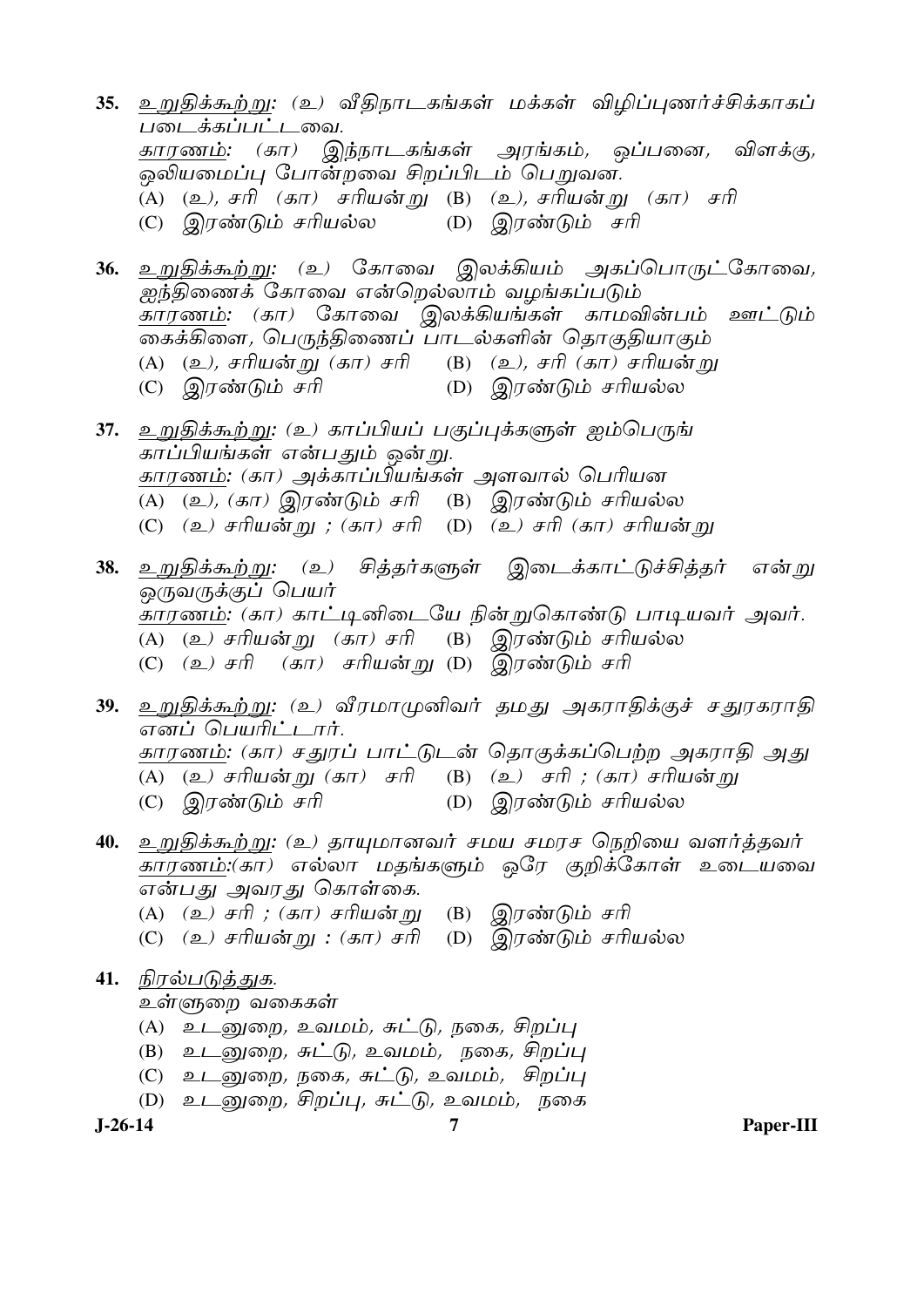42. நிரல்படுத்துக.

தோமி சிறப்பித்துக் கூறல்

- $(A)$  சினன், நல்குரவு, பேதைமை, நிம்பிரி
- (B) சினன்,நிம்பிரி,நல்குரவு,பேதைமை
- (C) சினன், பேதைமை,நல்குரவு,நிம்பிரி
- (D) சினன், பேகைமை, நிம்பரி,நல்காவ

#### **43.** நிரல்படுத்துக.

வெகுளிக்கான நிலைக்களன்கள்

- (A) உறுப்பறை,அலை,கொலை,குடிகோள்
- (B) உறுப்பறை*, குடிகோள், கொலை, அலை*
- (C) உறுப்பறை*,* குடிகோள்*,* அலை*,* கொலை
- (D) உறுப்பறை*, கொலை, குடிகோள், அலை*
- 44. நிரல்படுத்துக.

தொடை வகை

- (A) மோனை, இயைபு, முரண், எதுகை
- (B) மோனை, எதுகை,முரண்,இயைபு
- (C) மோனை, முரண், எதுகை,இயைபு
- (D) மோனை*,* இயைபு*, முர*ண்*, எதுகை*
- 45. நிரல்படுத்துக.

கலிப்பா வகை

- (A) ஒத்தாழிசை,கொச்சகம், கலிவெண்பாட்டு,உறம்கலி
- (B) ஒத்தாழிசை,கொச்சகம், உறழ்கலி,கலிவெண்பாட்டு
- (C) ஒத்தாழிசை, உறழ்கலி, கொச்சகம், கலிவெண்பாட்டு
- (D) ஒத்தாழிசை, கலிவெண்பாட்டு,்கொச்சகம், உறழ்கலி

#### 46. நிரல்படுத்துக.

ஆண்யாடு

- (A) மோத்தை, அப்பர், உதள், தகர்
- $(B)$  மோத்தை, தகர், உதள், அப்பர்
- (C) மோத்தை, தகர், அப்பர், உதள்
- (D) மோத்தை, உதள், தகர், அப்பர்

### 47. நிரல்படுத்துக.

வழ<u>ி ந</u>ூல் வகை

- (A) தொகுத்தல்,விரித்தல், தொகைவிரி,மொழிபெயர்த்தல்
- (B) தொகுத்தல், தொகைவிரி,விரித்தல்,மொழிபெயர்த்தல்
- (C) தொகுத்தல், விரித்தல்,மொழிபெயர்த்தல்,தொகைவிரி
- (D) தொகுத்தல், தொகைவிரி,மொழிபெயர்த்தல்,விரித்தல்

Paper-III 8 **8** J-26-14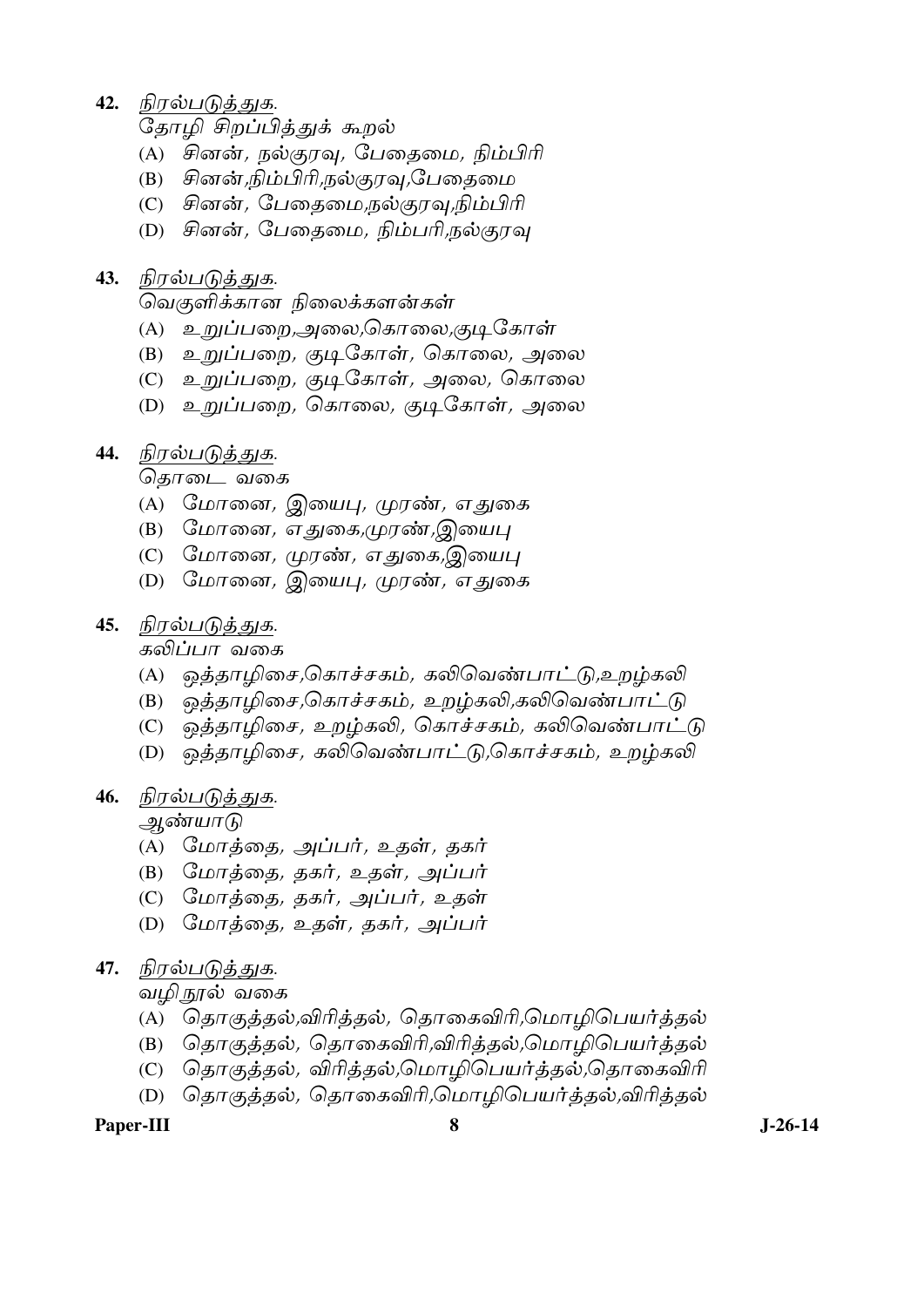**48.** நிரல்படுத்துக.

<u>பிணைகள்</u>

- $(A)$  புல்வாய், கவரி, நவ்வி,உமை
- $(B)$  புல்வாய், கவரி, உழை, நவ்வி
- $(C)$  புல்வாய், நவ்வி, உழை, கவரி
- (D) புல்வாய், உழை, நவ்வி, கவரி

## 49. நிரல்படுக்குக.

மகனின் பஞ்சபாணம் கைக்கும் இடங்கள்

- $(A)$  உச்சி, நெஞ்சு, நெற்றி, முலை, குய்யம்
- $(B)$  உச்சி, நெற்றி, நெஞ்சு,முலை, குய்யம்
- $(C)$  உச்சி,முலை,நெஞ்சு,நெற்றி,குய்யம்
- (D) உச்சி,குய்யம்,நெற்றி,நெஞ்சு,முலை
- 50. நிரல்படுத்துக.

சதுரகராதிகள்

- (A) பெயர்*,*பொருள்*,*தொகை*,தொடை*
- (B) பெயர்*,*தொகை*,*.தொடை*,பொருள்*
- (C) பெயர்,தொடை,பொருள்,தொகை
- (D) பெயர்,பொருள்,தொடை,தொகை
- 51. நிரல்படுத்துக.
	- புலைமையோர்
	- $(A)$  கவி,வாக்கி,கமகன்,வாதி
	- (B) கவி,வாக்கி,வாதி,கமகன்
	- (C) கவி,கமகன்,வாதி,வாக்கி
	- (D) கவி,வாதி,கமகன்,வாக்கி
- 52. நிரல்படுத்துக.

கு<u>ற்றியலு</u>கர வகை

- (A) உயிர்த்தொடர்,இடைத்தொடர்,அய்தத்தொடர்,வன்றொடர்
- (B) உயிர்த்தொடர்,ஆய்தத்தொடர்,இடைத்தொடர்,வன்றொடர்
- (C) உயிர்த்தொடர்,வன்றொடர், இடைத்தொடர்,ஆய்தத்தொடர்
- (D) உயிர்த்தொடர்,ஆய்தத்தொடர்,இடைத்தொடர்,வன்றொடர்

### 53. பொருத்துக:

- 
- 
- 
- 

|           | (a) |             | $(b)$ (c) | (d) |
|-----------|-----|-------------|-----------|-----|
| $(A)$ (3) |     | (4)         | (1)       | (2) |
| $(B)$ (3) |     | $(1)$ $(4)$ |           | (2) |
| $(C)$ (3) |     | (2)         | (4)       | (1) |
| $(D)$ (3) |     | (1)         | (2)       | (4) |

- (a) ஆசிரியப்பா (1) 25-400 அடிகள்<br>(b) வெண்பா (2) 4-12 அடிகள்
	- வெண்பா (2) 4-12 அடிகள்<br>பரிபாடல் (3) 3-1000 அடிக
- (c) பரிபாடல் (3) 3-1000 அடிகள்
- (d) தரவு (4)  $2$ -12 அடிகள்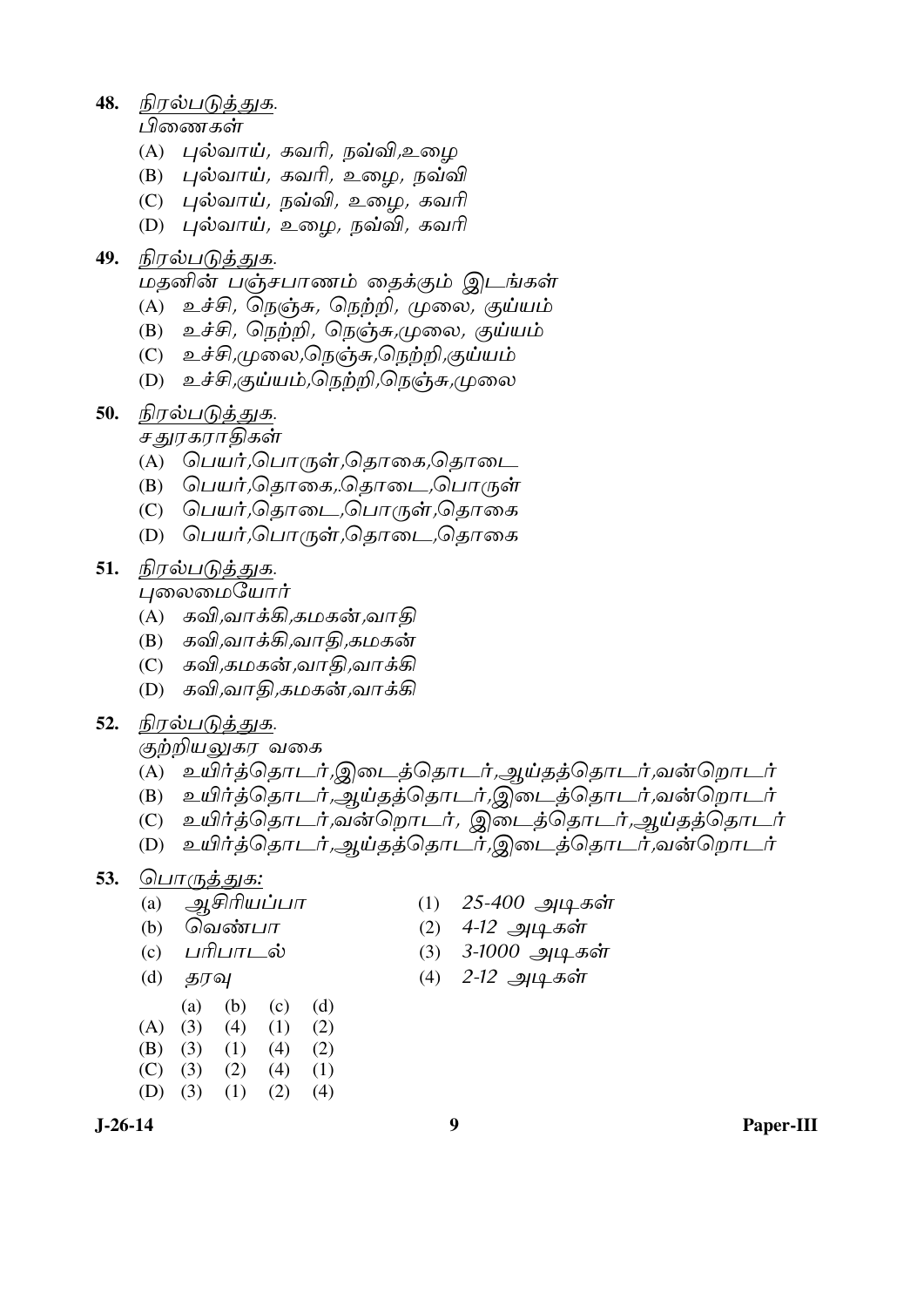| 54. |     | <u> பொருத்துக:</u>                    |     |         |
|-----|-----|---------------------------------------|-----|---------|
|     | (a) | நகை                                   | (1) | மென்    |
|     | (b) | அழுகை                                 | (2) | சிறுமை  |
|     | (c) | இளிவரல்                               | (3) | அசைவு   |
|     | (d) | மருட்கை                               | (4) | மடன்    |
|     |     | (b)<br>(a)<br>(d)<br>(c)              |     |         |
|     | (A) | (4)<br>(3)<br>(2)<br>(1)              |     |         |
|     | (B) | (2)<br>(4)<br>(1)<br>(3)              |     |         |
|     | (C) | (2)<br>(4)<br>(3)<br>(1)              |     |         |
|     | (D) | (4)<br>(3)<br>(1)<br>(2)              |     |         |
| 55. |     | <u> பொருத்துக:</u>                    |     |         |
|     | (a) | துயவு                                 | (1) | வறுமை   |
|     | (b) | நுழைவு                                | (2) | அறிவுத் |
|     | (c) | இலம்பாடு                              | (3) | செறிவு  |
|     | (d) | விறப்பு                               | (4) | நுண்மை  |
|     |     | (b)<br>(a)<br>(d)<br>(c)              |     |         |
|     | (A) | (2)<br>(4)<br>(1)<br>(3)              |     |         |
|     | (B) | (2)<br>(1)<br>(4)<br>(3)              |     |         |
|     | (C) | $(2)$ $(3)$<br>(1)<br>(4)             |     |         |
|     | (D) | (2)<br>(1)<br>(3)<br>(4)              |     |         |
| 56. |     | <u> பொருத்துக:</u>                    |     |         |
|     | (a) | காதணி                                 | (1) | சூடகம்  |
|     | (b) | அரையணி                                | (2) | பாடகப்  |
|     | (c) | கால்விரலணி                            | (3) | கடிப்பி |
|     | (d) | தோளணி                                 | (4) | விரிசி  |
|     |     | (b)<br>(a)<br>(c)<br>(d)              |     |         |
|     | (A) | (3)<br>(4)<br>(1)<br>(2)              |     |         |
|     | (B) | $(3)$ $(1)$ $(4)$ $(2)$               |     |         |
|     |     | $(C)$ (3) (4) (2) (1)                 |     |         |
|     |     | (D) (3) (2) (4) (1)                   |     |         |
| 57. |     | <u> பொருத்துக:</u>                    |     |         |
|     | (a) | இடையெழுத்து மிக்குவரல்                |     |         |
|     |     | (b) ஆய்தம் பயிலல்                     |     |         |
|     |     | (c) நெடியவும் குறியவும் சேர்ந்து வரல் |     |         |
|     |     | (d)   அறுத்தறுத்து ஒழுகுதல்           |     |         |

- - வறுமை
	- அறிவுத்திரிபு

மென்மை சிறுமை அசைவு மடன்

- செறிவு
- நுண்மை

- சூடகம்
- பாடகம்
- கடிப்பிணை
- விரிசிகை

10

- (1) நலிபுவண்ணம்
- $(2)$  அகைப்புவண்ணம்
- (3) இயைபுவண்ணம்
- (4) சித்திர வண்ணம்
- $(c)$   $(d)$  $(a)$   $(b)$
- $(A)$  (3)  $(4)$   $(2)$  $(1)$
- $(B)$  (3)  $(1)$   $(2)$   $(4)$
- $(C)$  (3)  $(4)$   $(2)$   $(1)$  $(1)$  $(2)$
- $(D)$  (3)  $(4)$

Paper-III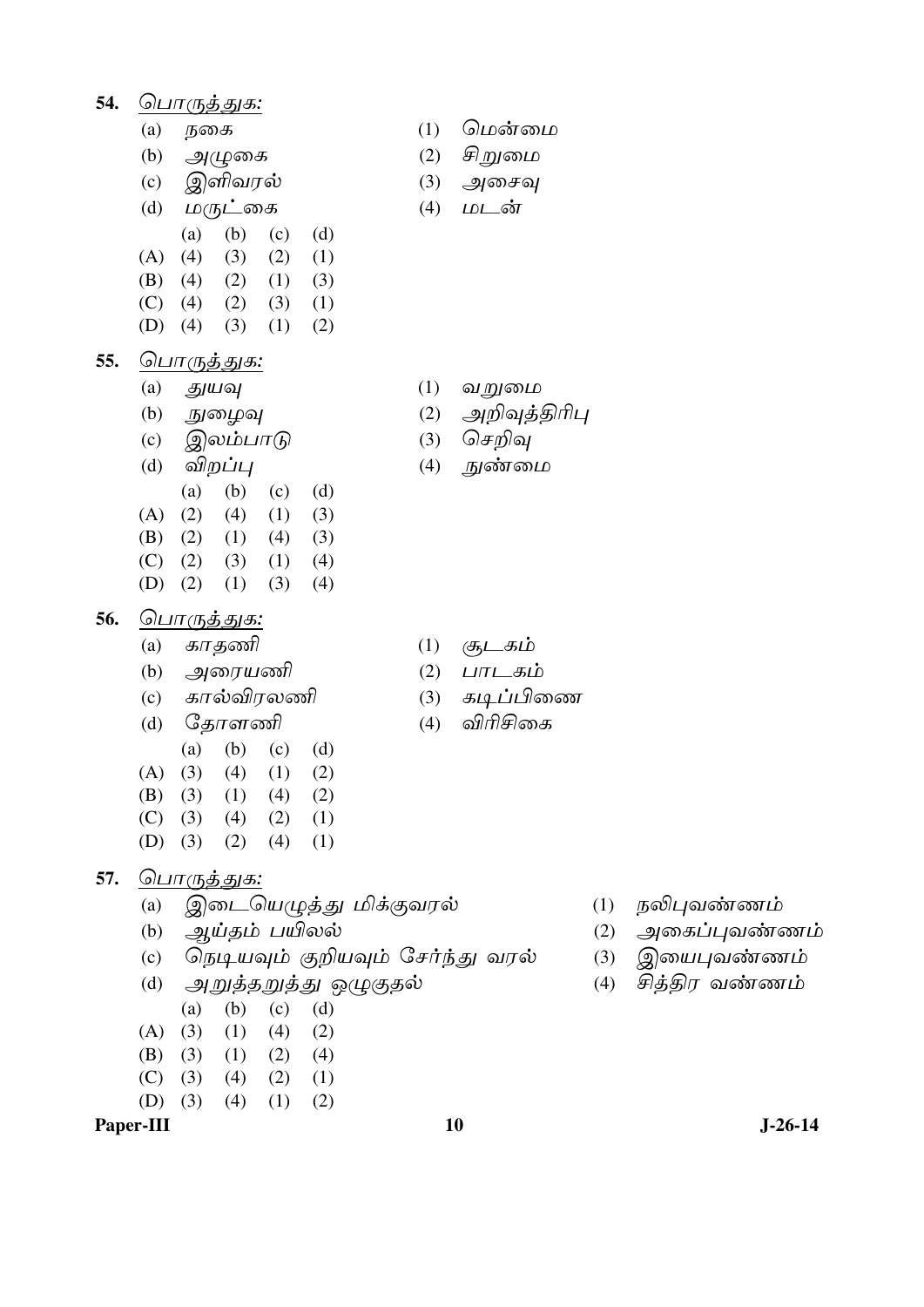- 58. பொருத்துக:
	- சமூகவியல் திறனாய்வு  $(a)$
	- விளக்கவியல் திறனாய்வு  $(b)$
	- ஒப்பியல் திறனாய்வு  $(c)$
	- அமைப்பியல் திறனாய்வு  $(d)$
	- $(a)$  $(b)$  $(c)$  $(d)$
	- $(A)$  $(2)$  $(4)$  $(3)$  $(1)$
	- (B)  $(2)$  $(1)$  $(4)$  $(3)$  $(C)$  (2)  $(1)$  $(3)$  $(4)$
	- $(D)$  (2)  $(3)$   $(4)$  $(1)$
- 59. பொருத்துக:
	- புவியரசு  $(a)$
	- $(b)$ ரூானக்கூத்தன்
	- மேத்தா  $(c)$
	- சிற்பி  $(d)$  $(a)$  $(c)$  $(d)$  $(b)$  $(A)$  $(4)$  $(2)$  $(3)$  $(1)$  $(B)$  (4)  $(3)$  $(2)$  $(1)$  $(C)$  (4)  $(1)$  $(2)$  $(3)$  $(D)$  (4)  $(1)$  $(2)$  $(3)$
- 60. பொர<u>ுத்துக:</u>
	- மார்க்கோபோலோ  $(a)$
	- சா-ஜீ-குவா  $(b)$
	- இபன் பதுதா  $(c)$
	- தாலமி  $(d)$  $(a)$  $(d)$  $(b)$  $(c)$  $(A)$  $(1)$  $(4)$  $(2)$  $(3)$  $(B)$  (3)  $(1)$  $(2)$  $(4)$
	- $(1)$  $(C)$  (3)  $(2)$  $(4)$  $(D)$  (3)  $(4)$  $(2)$  $(1)$
- 61. பொருத்துக:

மங்கலமொமி  $(a)$ 

- உயர்மொழி  $(b)$
- $(c)$
- கையறு மொழி  $(d)$ 
	- $(a)$  $(b)$  $(c)$  $(d)$
- $(A)$  $(4)$  $(3)$  $(2)$  $(1)$
- (B)  $(4)$  $(1)$   $(2)$  $(3)$
- $(C)$  $(4)$  $(2)$  $(1)$  $(3)$  $(D)$  $(4)$  $(2)$  $(3)$  $(1)$
- $J-26-14$
- $(1)$ ஆ.முத்துசிவன்
- $(2)$  கைலாசபதி
- (3) தமிழவன்
- கா.செல்லப்பன்  $(4)$

- அன்றுவேறு கிழமை  $(1)$
- ஊர்வலம்  $(2)$
- ஒளிப்பறவை  $(3)$
- இதுதான்  $(4)$

- சீனப் பயணி  $(1)$
- கிரேக்கப் பயணி  $(2)$
- வெனிஸ் பயணி  $(3)$
- $(4)$ முஸ்லீம் பயணி

- (1) தலைவனைத் தலைவியோ தலைவியைத் தலைவனோ புகழ்ந்து க<u>ூறு</u>ம் கிளவி (2) அகப்பெண் மாந்தர்களுக்கு உரிய அன்பு
	- பொருந்தக் கூறும் ஒருபால் கிளவி
- பால்கெழமொழி (3) செயலற்ற சொற்களைக் கூறும் கிளவி
	- (4) தலைவனை வாழ்<u>த்</u>தும் கிளவி

Paper-III

11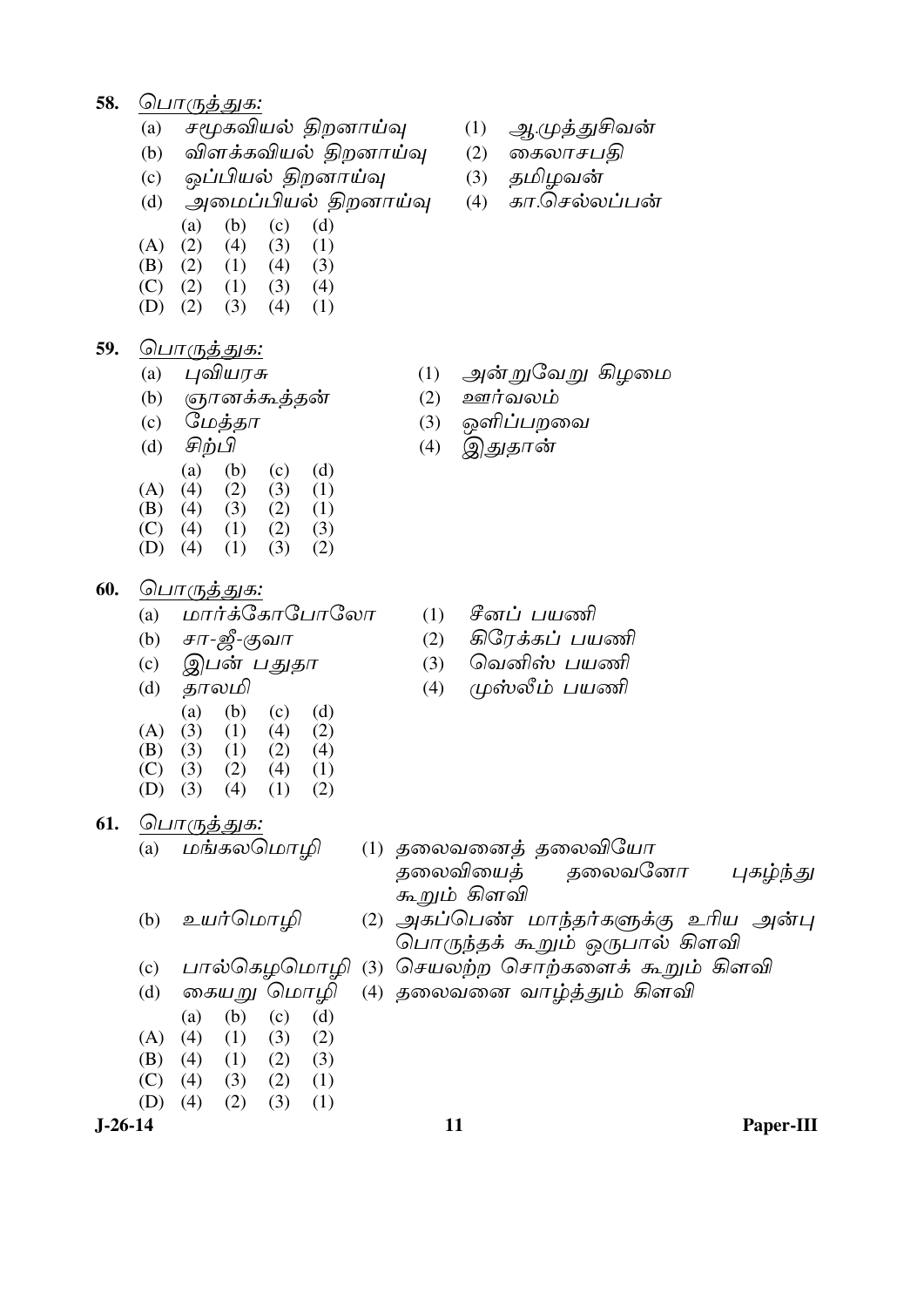62. பொருத்துக: பெண்மரை  $(1)$  $\ell \mathcal{L}(\widehat{b})$  $(a)$ (b)  $\Omega$ பண் ஆடு  $(2)$ ஆ பிணா  $(c)$ பெண் நாய்  $(3)$ பாட்டி மனிதப் பெண்  $(d)$  $(4)$  $(b)$  $(d)$  $(a)$  $(c)$  $(A)$  $(2)$  $(4)$  $(1)$  $(3)$ (B)  $(2)$  $(4)$  $(3)$  $(1)$  $(C)$  (2)  $(3)$   $(4)$  $(2)$  $(D)$  (2)  $(1)$  $(4)$  $(3)$ 63. பொருத்துக: சகோடயாழ் 7 நரம்புகள்  $(a)$  $(1)$ செங்கோட்டுயாம்  $(2)$ 19 நரம்புகள்  $(b)$ பேரியாழ் 14 நரம்புகள்  $(c)$  $(3)$ 21 நரம்புகள் மகரயாழ்  $(4)$  $(d)$  $(a)$  $(b)$  $(c)$  $(d)$  $(A)$  $(3)$  $(2)$  $(4)$  $(1)$  $(B)$  (3)  $(4)$   $(2)$  $(1)$  $(C)$  (3)  $(2)$  $(1)$   $(4)$  $(1)$   $(2)$  $(D)$  (3)  $(4)$ 64. பொருத்துக: செண்டு  $(a)$  $(1)$  கதவுகளை மூடிக் குறுக்கே இட்டுப் <u>பூ</u>ட்டும் மாம் நுகம் (2) வீட்டு வாசலை ஒட்டிய மேடை  $(b)$ (3) நிலாமுற்றத்தின் மேல் விழும் மழை நீரைக் கீழே வேதிகை  $(c)$ கொணரும் தூம்பு *அரண்மனையைச் சுற்றியிருக்கும் வெற்று வெளி*  $(d)$ அம்பணம்  $(4)$  $(a)$  $(b)$  $(c)$  $(d)$  $(A)$  $(4)$  $(2)$  $(3)$  $(1)$ (B)  $(4)$  $(1)$  $(2)$  $(3)$  $(C)$  $(4)$  $(1)$  $(3)$  $(2)$  $(D)$  (4)  $(3)$  $(2)$  $(1)$ 65. <u> பொருத்துக:</u> நச்சினார்க்கினியர் குறுந்தொகை  $(a)$  $(1)$ அடியார்க்கு நல்லார்  $(2)$ பரிபாடல்  $(b)$  $(c)$ பரிமேலழகர்  $(3)$ சீவகசிந்தாமணி ஔவை துரைசாமிப் பிள்ளை (4) சிலப்பதிகாரம்  $(d)$  $(a)$  $(b)$  $(c)$  $(d)$  $(A)$  $(3)$  $(4)$  $(1)$  $(2)$  $(B)$  (3)  $(2)$  $(4)$  $(1)$  $(2)$  $(C)$  $(3)$  $(1)$  $(4)$  $(D)$  (3)  $(4)$  $(2)$  $(1)$ 

Paper-III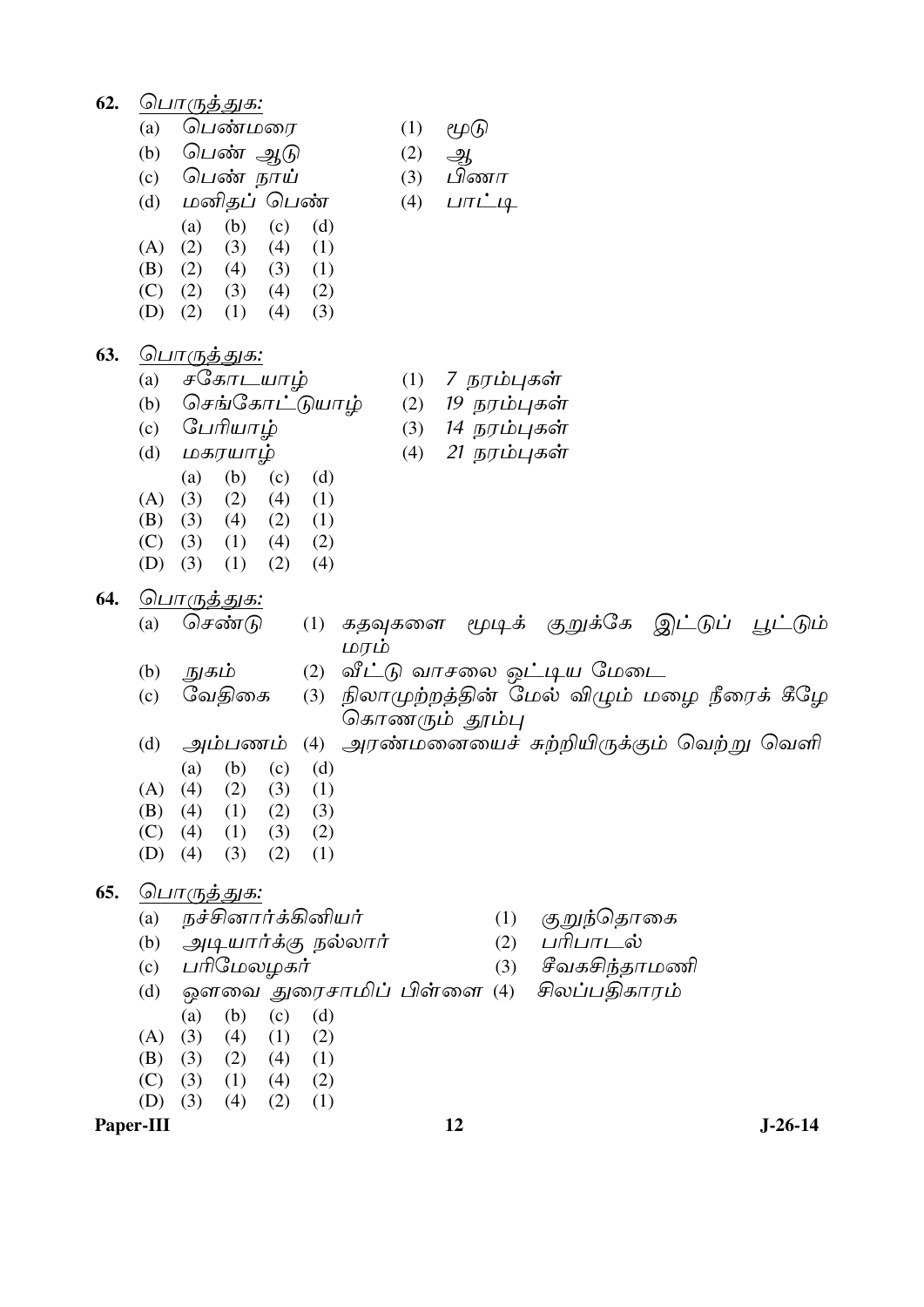- 66. பொருத்துக:
	- திறனாய்வியல்  $(a)$
	- (b) ஒப்பியல்
	- (c) நாட்டுப்புறவியல்
	- காப்பிய நெறி  $(d)$
	- $(b)$  $(c)$  $(d)$  $(a)$  $(A)$  (4)  $(3)$  $(1)$  $(2)$  $(B)$  (4)  $(1)$   $(2)$   $(3)$
	- $(C)$  (4)  $(2)$   $(3)$   $(1)$
	- $(D)$  (4)  $(3)$   $(2)$  $(1)$
- 67. பொருத்துக:
	- (a) ராஜம் கிருஷ்ணன்
	- $(b)$  லஷ்மி
	- திலகவதி  $(c)$
	- சிவசங்கரி  $(d)$
	- $(b)$  $(c)$  $(a)$  $(d)$
	- $(A) (2)$  $(1)$  $(3)$  $(4)$  $(B) (2)$  $(3)$   $(4)$  $(1)$
	- $(C)$   $(2)$  $(1)$  $(4)$  $(3)$
	- $(D)$   $(2)$  $(4)$  $(3)$  $(1)$
- சு.சக்திவேல்  $(1)$
- வ.சுப.மாணிக்கம்  $(2)$
- கைலாசபகி  $(3)$
- தா.ஏ.ஞான மூர்த்தி  $(4)$

- $(1)$  காஞ்சனையின் கனவு
- குறிஞ்சித்தேன்  $(2)$
- 47 நாட்கள்  $(3)$
- $(4)$ கல்மரம்

(68–75)பின்வரும் பகுதியைப் படித்துப் பார்த்துத் தொடர்ந்து இடம் பெற்றுள்ள வினாக்களுக்கு ஏற்ற விடையைச் சுட்டுக.

காப்பதற்கும், அடக்குதற்கும் அரிதான சபல சிக்கக்கை அறிவாளி வேடன் தன் அம்பை நிமிர்த்துவது போல நோக்குகிறான். தண்ணீரிலிருந்து வெளியே தரையில் எடுத்தெறியப்பட்*ட* மீன் துடிப்பது போல மாரனின் பிடியிலிருந்து தப்புவதற்காக நமது சித்தம் துடிக்கின்றது. அடக்குவதற்கு அறிதாயும், துடிப்புள்ளதாயும் தன் போக்குப்படி திரிவதாயுமுள்ள சித்தத்தை அடக்குதல் நல்லது; அடக்கியாளப்பெற்ற சித்தம் சுகமளிக்கும். அறிவதற்கு அரிதாயும், நுணுக்கமானதாயும், தன் மிக போக்குப்படி திரிவதாயுமுள்ள சித்தத்தை அறிஞன் காத்து வர வேண்டும். காக்கப்பெற்ற சித்தம் சுகமளிக்கும். நெடுந்தூரம் தனியே சஞ்சரிப்பதாயும் உருவமற்றதாயும் இதயக்குகையுள் அமர்ந்துள்ள சித்தத்தை அடக்கியாள்பவர் மாரன் *விடுபட்டவராவர்.* பிடியிலிருந்து நிலையில்லாத சித்தத்தையுடையவரும், உண்மையான தருமத்தை அறியாதவரும், மனத்தின் குழம்பியவரும் பூரண சாந்தி <u>ஞானத்தைப்</u> பொ (முடியாது.

 $J-26-14$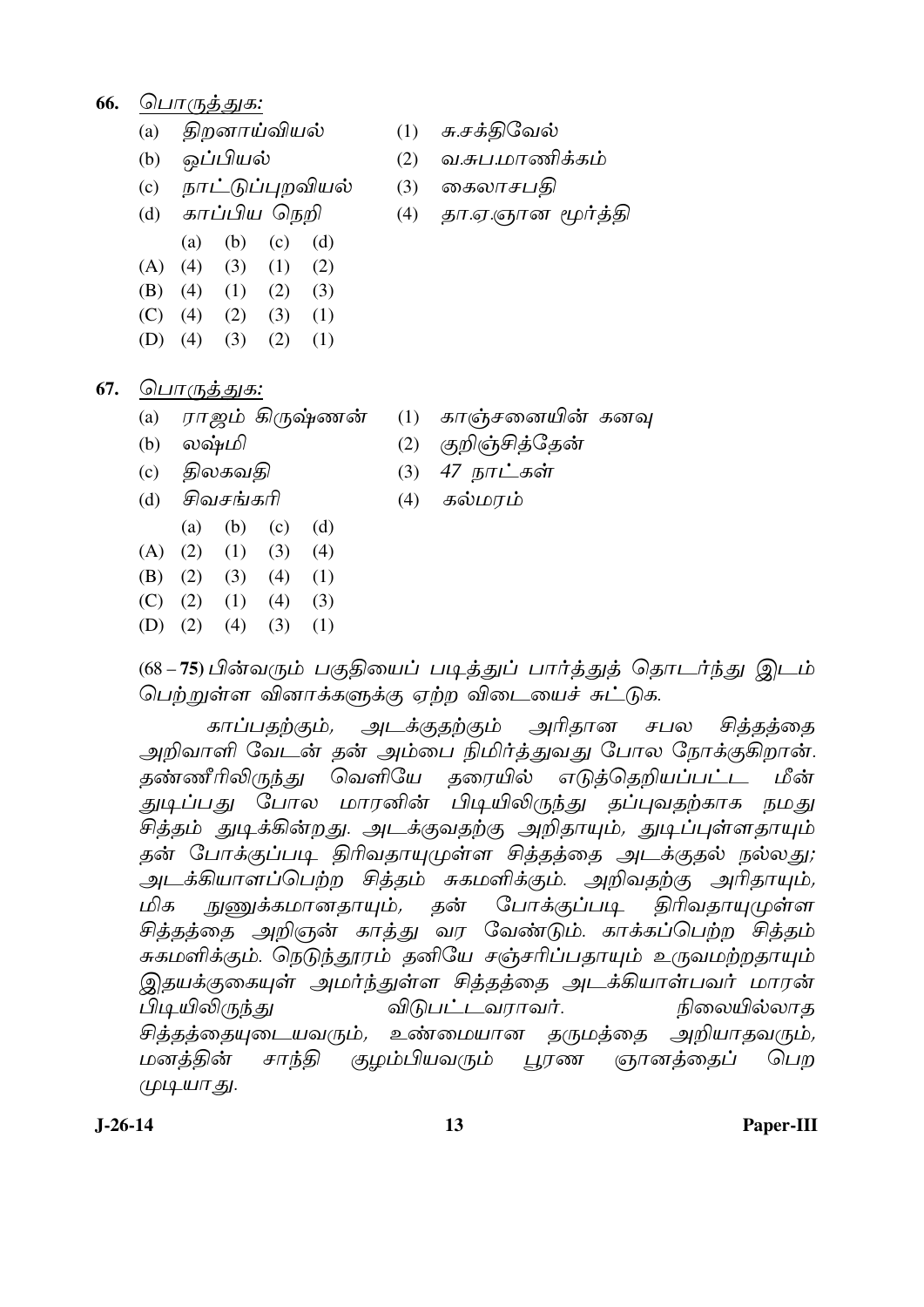இருக்கிறதோ, கலக்கமடையாமல் சிந்தை எவனுடைய <u>சிந்தை குழப்பமுற்றுள்ளதோ,</u> எவனுடைய எவன் புண்ணியம், <u>(இரண்டையும்)</u> பற்றிச் சிந்திப்பதில்லையோ, பாவம் எவன் விழிப்புடன் உள்ளானோ அவனுக்கு அச்சமில்லை. உடல் மட்கலம் போல் உடைவதாக உள்ளதை அறிந்து ஒருவன் தன் சித்தத்தைக் கோட்டைபோல் அரண் செய்து, அறிவு என்னும் ஆயுதத்தால் மாரனை எதிர்த்துத் தாக்க வெண்டும் ; வென்ற பின்னும் அவனிடம் கவனமாயிருந்து வென்றதைக் காக்க வேண்டும். அந்தோ, வெகு சீக்கிரத்தில், எரிந்து பயனற்றுப்போன சுள்ளிபோல் இந்த உடல் வெ*றுக்கப்பட்டுத்* கிடக்கும் !. உணர்ச்சியற்று*,* தரைமீ <u>த</u>ு பகைவனுக்குச் செய்யும் தீமையைப் பார்க்கினும், நிந்திப்பவன் எதிரிக்குச் செய்யும் தீமையைப் பார்க்கினும், தவறான வழியில் திரும்பிய சித்தம் அதிகக் கேடு விளைவிக்கும். தாயும், தந்தையும், சுற்றத்தாரும் நமக்குச் செய்யும் உதவியைப் பார்க்கினும் நல்ல வழியில் திரும்பிய சித்தம் அதிக உதவியளிக்கும்.

- மாரனைத் தாக்கவேண்டிய கருவி 68.
	- $(A)$  *அற*ம்  $(B)$  அறிவு
	- $(C)$  அடக்கம் (D) வீரம்
- பூரண ஞானம் பெறமுடியாதவர்கள் 69.
	- மெய்யான தருமத்தை அறியாதவர்கள்  $(I)$
	- (II) நிலையான சித்தம் உடையவர்கள்
	- (III) சித்தத்தை அடக்க இயலாதவர்கள்
	- (IV) உள்ளத்தில் அமைதி குலைந்தவர்கள்

இவ<u>ற் ற</u>ுள்

- (A) I, III, IV  $\mathcal{F}\hat{\pi}$ (B) I, II, III  $\#$ ft
- (C) II, III, IV  $\mathcal{F}\hat{\pi}$ (D) I, II, IV  $\mathcal{F}$ ff
- 70. உறுதிக்கூற்று: (உ) உடல் மட்கலம் போல உடைவது. கோட்டை போல காரணம்: (கா)சிக்கக்கை அரண் செய்ய வேண்டும்
	- (A) (உ) (கா) இரண்டும் சரி
	- (B)  $(2)$  சரியன்று,  $(5\pi)$  சரி
	- (C) (உ) சரி, (கா) சரியன்று
	- (D) (உ) (கா) இரண்டும் சரியல்ல
- 71. நிரல்படுத்துக.
	- (A) சிந்தை கலங்காமை, <u>குழம்பாமை,பாவபுண்ணியங்களைச்</u> சிந்தியாமை*,* விழிப்புடன் உள்ளமை
	- சிந்தியாமை, கலங்காமை,பாவபுண்ணியங்களைச்  $(B)$  சிந்தை குழம்பாமை, விழிப்புடன் உள்ளமை
	- (C) சிந்தை கலங்காமை*,* விழிப்புடன் உள்ளமை, குழம்பாமை, பாவபுண்ணியங்களைச் சிந்தியாமை
	- குழம்பாமை, விழிப்புடன் உள்ளமை, (D) சிந்தை கலங்காமை*,* பாவபுண்ணியங்களைச் சிந்தியாமை

Paper-III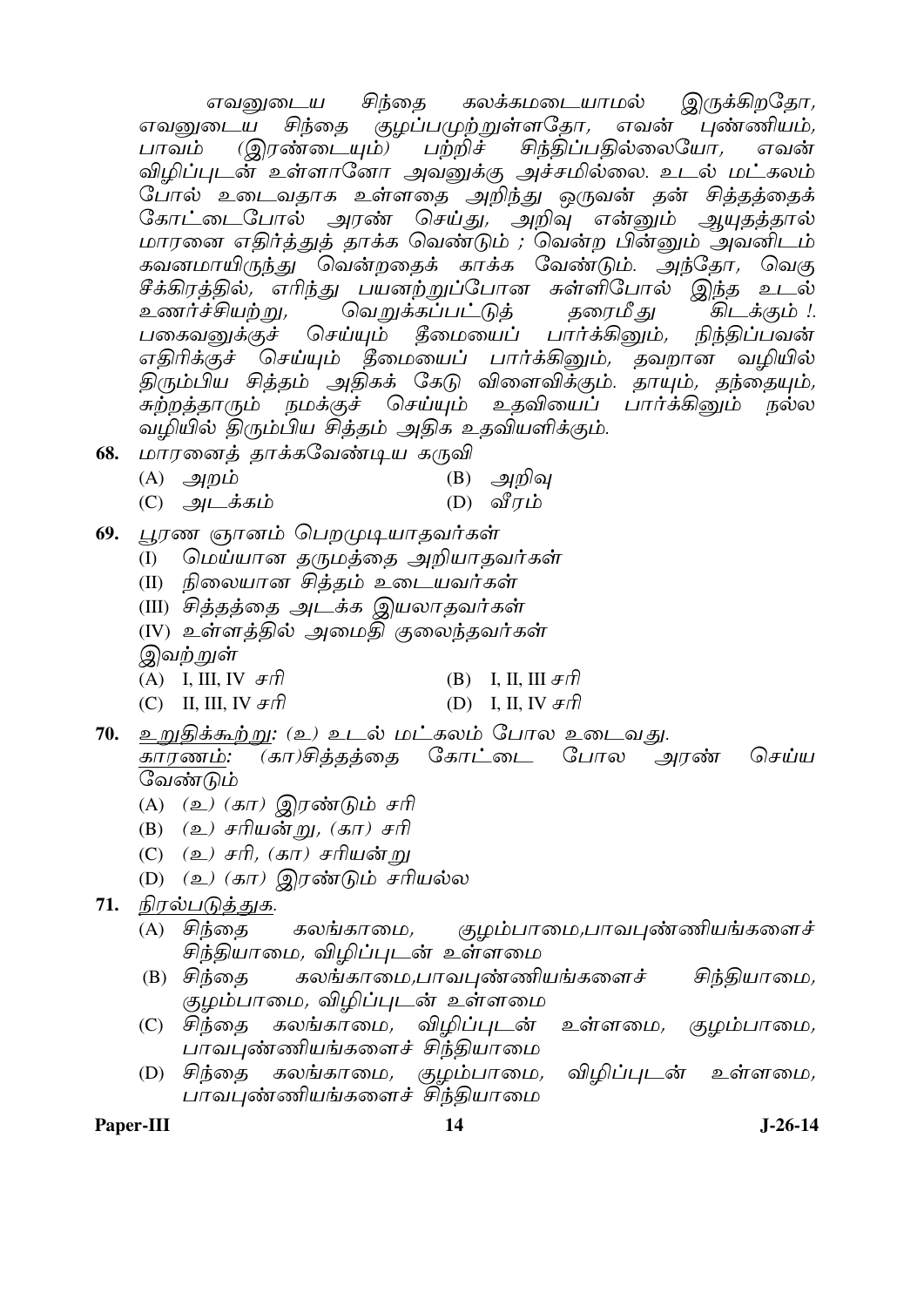72. பொருத்துக: (a) தரையில் எறிந்த மீன்  $(1)$ அறிவாளி (b) எரிந்த சுள்ளி  $(2)$ அசை (c) மாரன் பிடி சித்தம்  $(3)$  $(d)$  வேடன்  $(4)$ உடல் (a) (b) (c) (d)  $(A) (3)$  $(2)$   $(1)$   $(4)$  $(B) (3)$  $(2)$   $(4)$   $(1)$  $(C)$  (3)  $(4)$   $(1)$   $(2)$ (D) (3) (4) (2)  $(1)$ 73. உறுதிக்கூற்று: (உ) மனிதன் பூரண ஞானத்தைப் பெற முடியும். (கா)அவன் காரணம்: மெய்யான அறம், உளஅமைதி கொண்டவனாக இருக்க வேண்டும் (A) (உ) , (கா) இரண்டும் சரி  $(B)$   $(\mathfrak{D})$ ,  $\mathfrak{F}(\mathfrak{D})$   $(\mathfrak{F}(\mathfrak{D}))$ சரியன் ம (C)  $(2)$ ,  $(5\pi)$  இரண்டும் சரியல்ல (D) (உ) சரியன்று (கா) சரி 74. அதிகக் கேடு விளைவிப்பது (I) உடல் உணர்ச்சியற்ற நிலை (II) பகைவனுக்குச் செய்யும் தீமை (III) தவறானவமி சிக்கம் செல்லுகல் (IV) மனச்சாந்தி அடைதல் இவற்றுள் (A) I, III, IV  $\mathcal{F}\hat{\pi}$ (B) I. II. III  $\#$ ffl (C) I, II, IV  $\mathcal{F}\hat{\Pi}$ (D) அனைத்தும் சரி 75. பொருத்துக: (a) விழிப்புடைமை  $(1)$   $\omega$   $\Delta$   $\omega$   $\omega$ (2)  $G_{\mathcal{B}}$  $\pi \dot{\mathcal{L}}$   $\omega \mathcal{L}$ (b)  $2\mathcal{L}$  ov (3)  $LDTT\dot{\sigma T}$  $(c)$  சித்தம் ஆசை அச்சமின்மை  $(4)$  $(d)$  $(a)$ (b) (c) (d)  $(A) (3)$  $(4)$   $(1)$   $(2)$  $(B)$  (4)  $(2)$   $(3)$   $(1)$  $(C)$  (4)  $(1)$   $(2)$  $(3)$  $(D)$  (2)  $(3)$   $(4)$  $(1)$